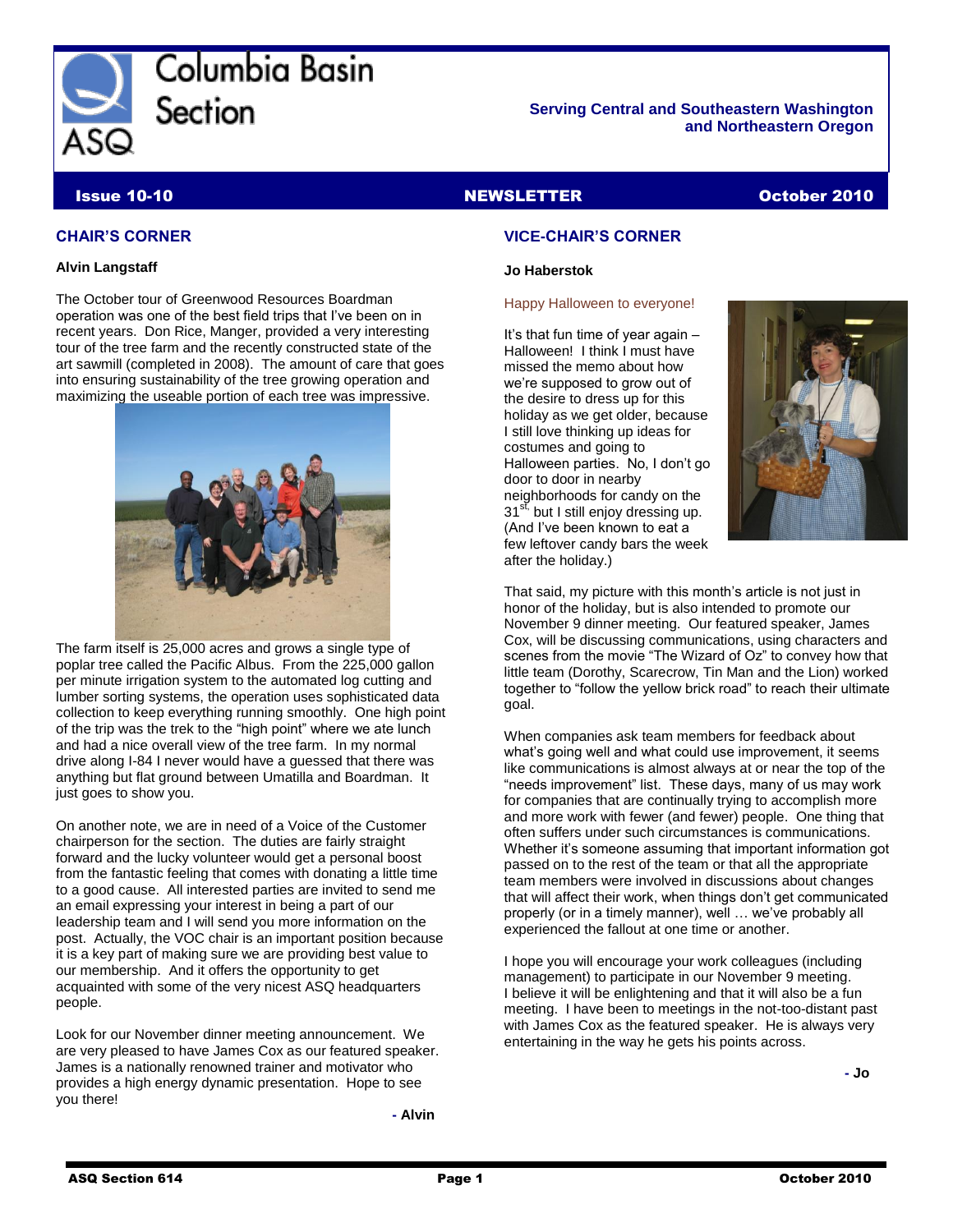



#### **Tuesday, November 9, 2010**

#### **LOCATION:**

O'Callahan's/Shilo Inn 50 Comstock Richland, Washington

5:30 p.m. - Check in/Networking and no-host cocktail service 6:00 p.m. - Buffet Dinner 7:00 p.m. - Presentation

#### **DINNER BUFFET MENU:**

The Chef and crew at O'Callahan's Restaurant always provide a fine and varied buffet dinner for us at the Shilo Inn. The buffet usually includes two entrée choices, plus accompanying vegetable, a number of tasty salads, and a vegetable and/or fruit tray.

Your choice of coffee, tea or decaf is included with dinner. And don't forget to save room for dessert!

#### **Cost:**

\$17 ASQ members \$20 non members \$5 presentation only

Reservations are requested by November 4. E-mail *[panda\\_2@charter.net](mailto:panda_2@charter.net)* with your name, phone number, company affiliation, and type of reservation, or call Alvin at 371-2221.

**Note:** All no shows will be billed unless cancelled 48 hours in advance.

For more information about ASQ, our local sections, and other upcoming events, please check our website at [www.asq614.org/.](http://www.asq614.org/)

# **"The Yellow Brick Road Leads to Quality"**



## **James Cox The Empowerment Group**

What makes any job work is communication. Ah, now isn't that both the answer AND the challenge? Discover how a childhood movie can provide solutions, resources and tools for making quality communication as easy as following the yellow brick road. Get ready for an entertaining experience that awakens insights, inspiration and the skills to build better relationships and goal-driven teamwork.

Quality communication that teams people to resolve problems and energize success was on visual display in The Wizard of Oz. This MGM film comes to practical life as the actions of Dorothy, Scarecrow and company are revealed as the keys to create quality communication and goal success.

This presentation will transform memories into useful daily application. Experience how emotional intelligence emerges as the yellow brick road that empowers quality results. Get ready for learning, laughter and practical tools.

If you want to make your job and life work better, you'll actually get to see the communication secrets behind the curtain. Not only will you discover the real wizard for driving a pursuit of quality, you'll get to take it home. No ruby slippers needed.

#### *About the Speaker:*

*With his parents working in live television in New York City, James Cox grew up behind the scenes playing on a soundstage and watching people get into character to deliver exceptional performances. He saw how scenes played in sequence using communication and appropriate emotions to move toward desired endings. After completing degrees in psychology, nursing and education, James used his television experience to create a practice where participants could master communication skills, emotional intelligence and drive goal achievements. He calls this success-energizing process MOVVE!™* 

*James lives in Richland and through his company, The Empowerment Group, contracts his time as a staff development trainer and coach. His website i[s http://www.the](http://www.the-empowerment-group.com/)[empowerment-group.com](http://www.the-empowerment-group.com/) and his blog is available at [http://www.movverblog.com](http://www.movverblog.com/).*